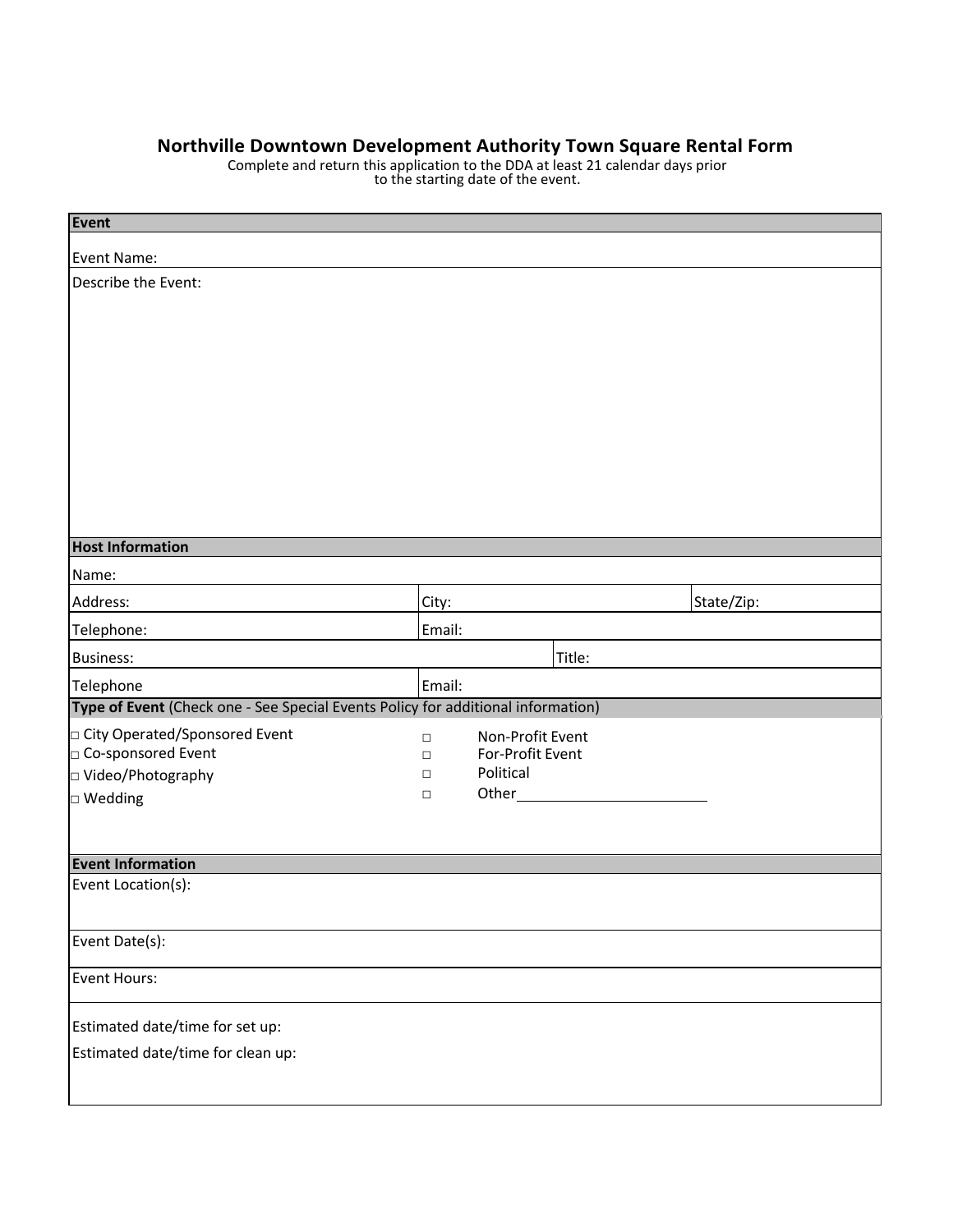| Will music be provided/included during the event? $\Box$ Yes                                                                 |               | $\Box$ No Describe |                                                                                                                                                                                                                                  |
|------------------------------------------------------------------------------------------------------------------------------|---------------|--------------------|----------------------------------------------------------------------------------------------------------------------------------------------------------------------------------------------------------------------------------|
| type of music proposed:<br>$\Box$ Live $\Box$ Amplification Proposed time music will                                         |               |                    | $\Box$ Recorded<br>$\square$ Loudspeakers                                                                                                                                                                                        |
| begin:                                                                                                                       |               |                    |                                                                                                                                                                                                                                  |
| Proposed time music will end:                                                                                                |               |                    |                                                                                                                                                                                                                                  |
| Proposed location of live band/disc jockey/loudspeakers/equipment:                                                           |               |                    |                                                                                                                                                                                                                                  |
| Do you require the use of the stage for your event?<br>Please note the stage is available from late May to mid October only. | $\square$ Yes | $\Box$ No          |                                                                                                                                                                                                                                  |
| Do you plan to have special event signs?                                                                                     | $\square$ Yes | $\Box$ No          |                                                                                                                                                                                                                                  |
|                                                                                                                              |               |                    | Signs must conform to City ordinances                                                                                                                                                                                            |
| Describe signs, proposed locations, etc.                                                                                     |               |                    |                                                                                                                                                                                                                                  |
|                                                                                                                              |               |                    |                                                                                                                                                                                                                                  |
|                                                                                                                              |               |                    |                                                                                                                                                                                                                                  |
|                                                                                                                              | $\sqcap$ Yes  | $\Box$ No          |                                                                                                                                                                                                                                  |
| Do you plan to use the city entrance signs?                                                                                  |               |                    | If yes, you must apply for use through the City<br><b>Entrance Sign Policy</b>                                                                                                                                                   |
|                                                                                                                              | $\sqcap$ Yes  | $\sqcap$ No        |                                                                                                                                                                                                                                  |
| Do you plan to have banners?                                                                                                 |               |                    | If yes, you must apply for use through the<br>Municipal Banner System Policy                                                                                                                                                     |
| <b>Application Checklist</b>                                                                                                 |               |                    |                                                                                                                                                                                                                                  |
| I have attached the following items:                                                                                         |               |                    |                                                                                                                                                                                                                                  |
| □Completed Application<br>approval)<br>□Event Signage (description)<br>□Driver's License of Applicant                        |               |                    | □Certificate of Insurance and Indemnification (due to City Clerk's Office within 1 week following notice of event<br>□Insurance Policy Endorsement (due to City Clerk's Office within 1 week following notice of event approval) |

## **The applicant and sponsoring organization understands and agrees to:**

- Provide a certificate of insurance with all coverages deemed necessary for this event, name the City of Northville as an additional insured on all applicable polices, provide a separate copy of the insurance policy Endorsement, and submit the required documents to the City Clerk's Office no later than one week followingnotice of event approval.
- Execute a Hold Harmless Agreement and submit it to the City Clerk's Office no later than one week following notice of the event approval.